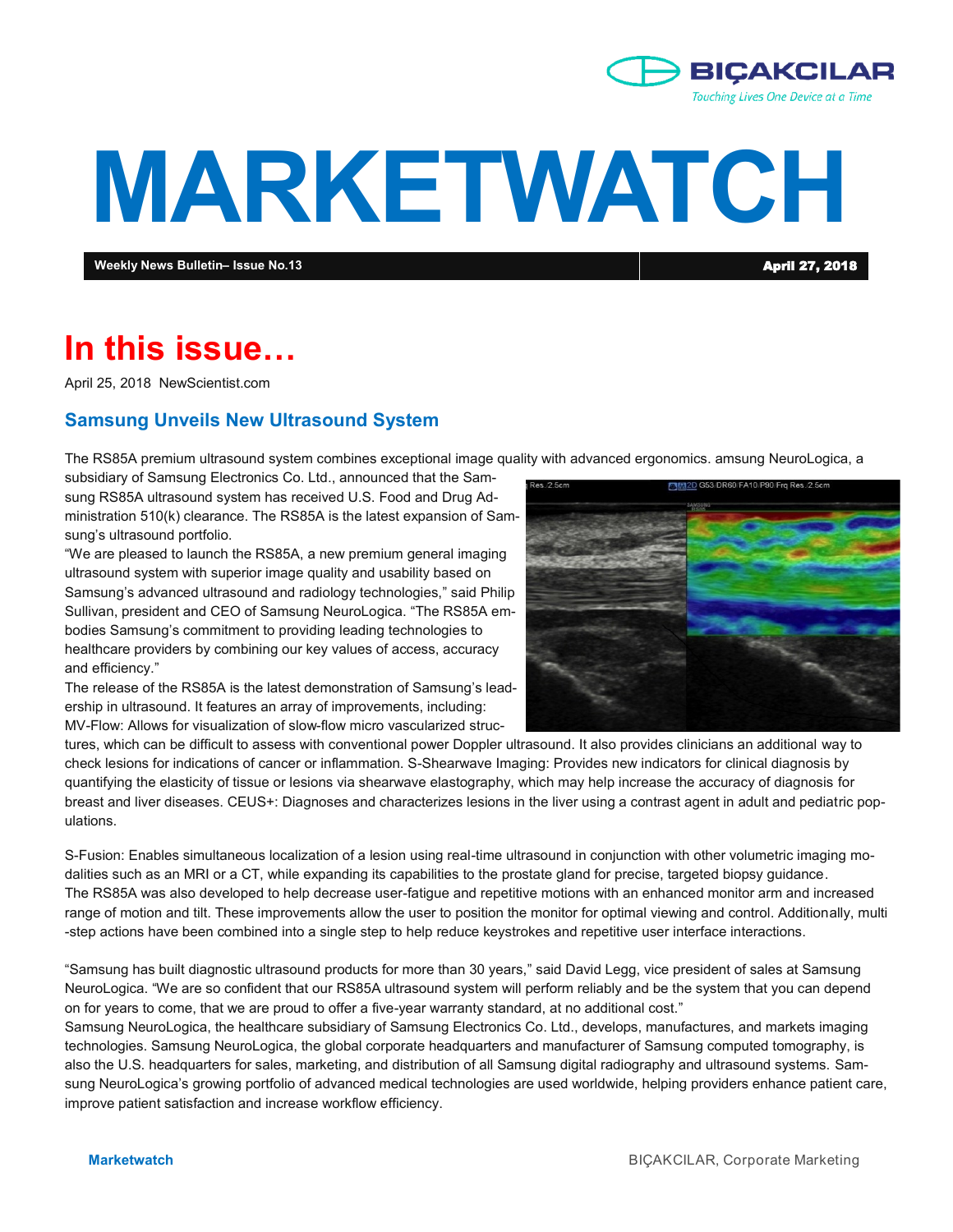### **In this issue…**

#### **Siemens Healthineers and Hermes Pardini Group to Create an**

#### **Unprecedented Automated Lab—April 24,2018**

Siemens Healthineers has taken another leap in its efforts to transform care delivery in in-vitro diagnostics by developing "The Enterprise Project" with the Hermes Pardini Group of Minas Gerais, Brazil. The Enterprise Project is the largest and most complex clinical analysis laboratory known to date and is expected to be capable of handling 110 million sample tubes per year upon completion. Siemens Healthineers, in collaboration with Inpeco, has designed and will deliver this fully automated multidisciplinary solution on an

unprecedented scale, which will include at least 100 analyzers—including more than 50 Atellica Solution1 clinical chemistry and immunoassay analyzers from Siemens Healthineers, the largest IVD supplier in this project. The highly sophisticated solution will provide automation of clinical and operational workflow, from sample reception through testing to disposal. The Atellica Solution will help achieve the Hermes Pardini Group's objectives of operational efficiency and quality: A decrease in turnaround time (TAT) and reduction in operational costs, while driving accuracy, reliability and precision of results. The Atellica Solution delivers high-throughput achieved through intelligent routing capabilities that leverage the solution's patented bi-directional magnetic sample



transport. The immunoassay analyzers deliver on precision, throughput and turnaround time with the industry's leading productivity per square meter2—up to 440 tests per hour3.

"The automation track will be more than 330 meters long upon completion and will be used to automatically transport and distribute sample tubes to specific analyzers that can run the specific type of test requested by clinicians," said Guilherme Collares, Chef Operations Officer of the Hermes Pardini Group. "Unlike conventional laboratory set-ups, where sample tubes have to be moved manually between different analyzers, our enterprise lab will is designed to employ a 'one-touch, one workflow' concept to eliminate the need for manual interventions, ensure sample traceability, and reduce the turnaround time to results.

#### **Medtronic Launches MRI-Guided Laser Ablation System for Brain Surgery in Europe**



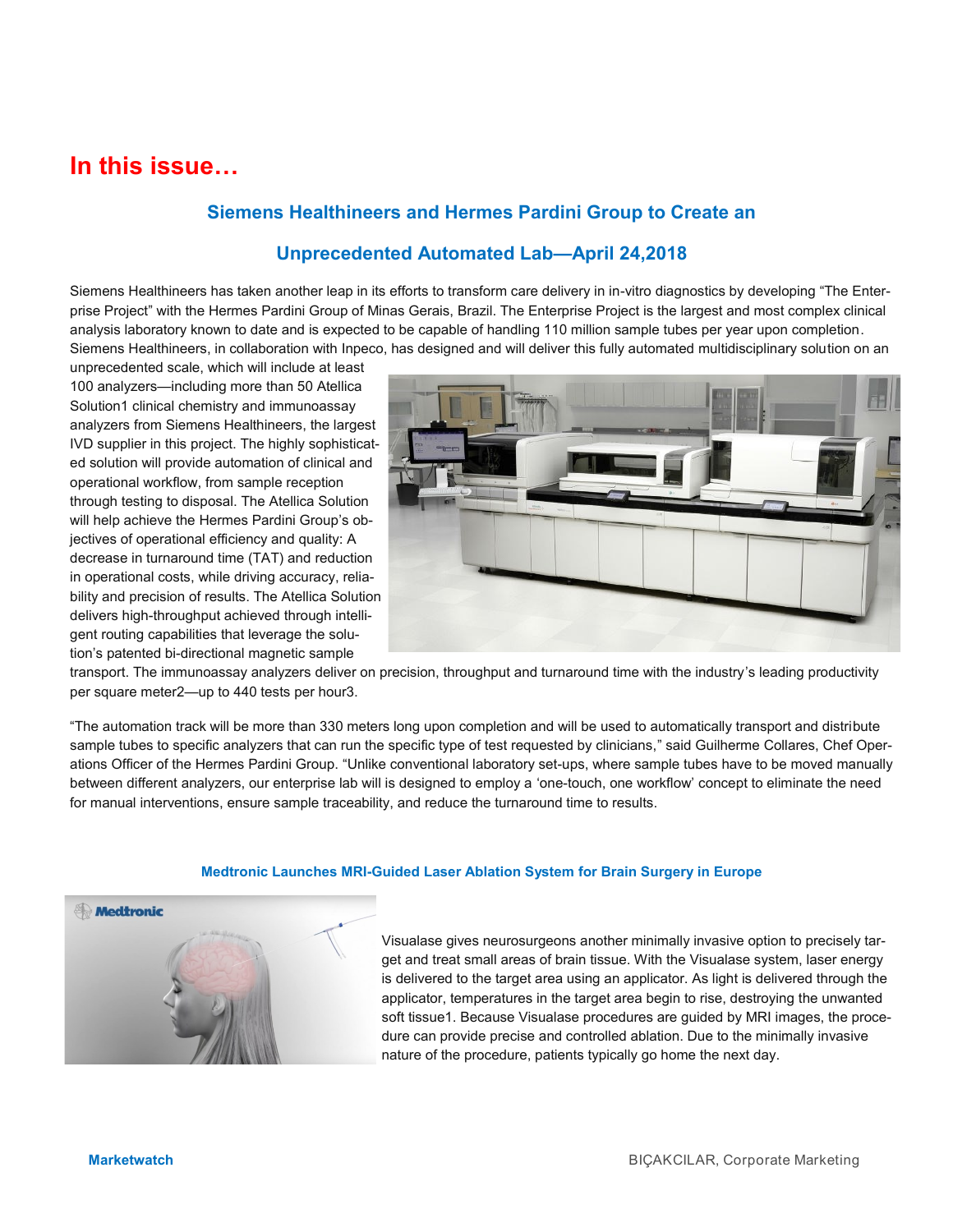#### **Space Station Robotic Arm Tech Revolutionizes Neurosurgery at**



**Henry Ford Hospital**



Henry Ford Hospital is the first in Michigan to implement the next generation in robotic imaging technology for brain and spinal surgeries.

Modus V, developed by Synaptive Medical Inc., is a robotic arm developed from technology previously used on the International Space Station to position astronauts, repair satellites, and move cargo. The arm contains a digital microscope which combines a high-powered microscope with a high-definition exoscope, creating unprecedented views of a patient's anatomy, allowing surgeons to perform less invasive procedures with more precision. "We are so thrilled to offer this amazing technology to our patients," said Steven N. Kalkanis, M.D., Chair, Department of Neurosurgery and Medical Director, Henry Ford Cancer Institute. "We were early adopters of the BrightMatter system and we know how transformative it is. Now, to be able to combine it with this new, space-age robotic arm, is creating a whole new level of precision that wouldn't have been possible even five or six years ago." Ian Lee, M.D., senior staff neurosurgeon, Henry Ford Hospital, said the technology helps surgeons avoid critical structures in the brain and spinal cord. "That results in more complete resections, fewer complications, less post-operative pain and a shorter recovery time. The images and enhanced field of vision we have in real-time are simply astonishing. It allows us to visualize the brain in ways we have never been able to before." The Modus V and Henry Ford Hospital are featured in a new video documentary produced by NASA called "Benefits for Humanity: From Space to Surgery," which explores how technology used to build or maintain the International Space Station has been adapted to healthcare.

#### **Three companies blend their skills to create surgical patient management platform**

InTouch Health, a telemedicine company, teamed up with two startups — SafeStart Medical and TapCloud — to debut a new product called InTouch Surgical. The tool, which functions as a surgical patient management platform, was selected as the solution of choice for the more than 220 hospitals in Ontario, Canada's 14 Local Health Integration Networks.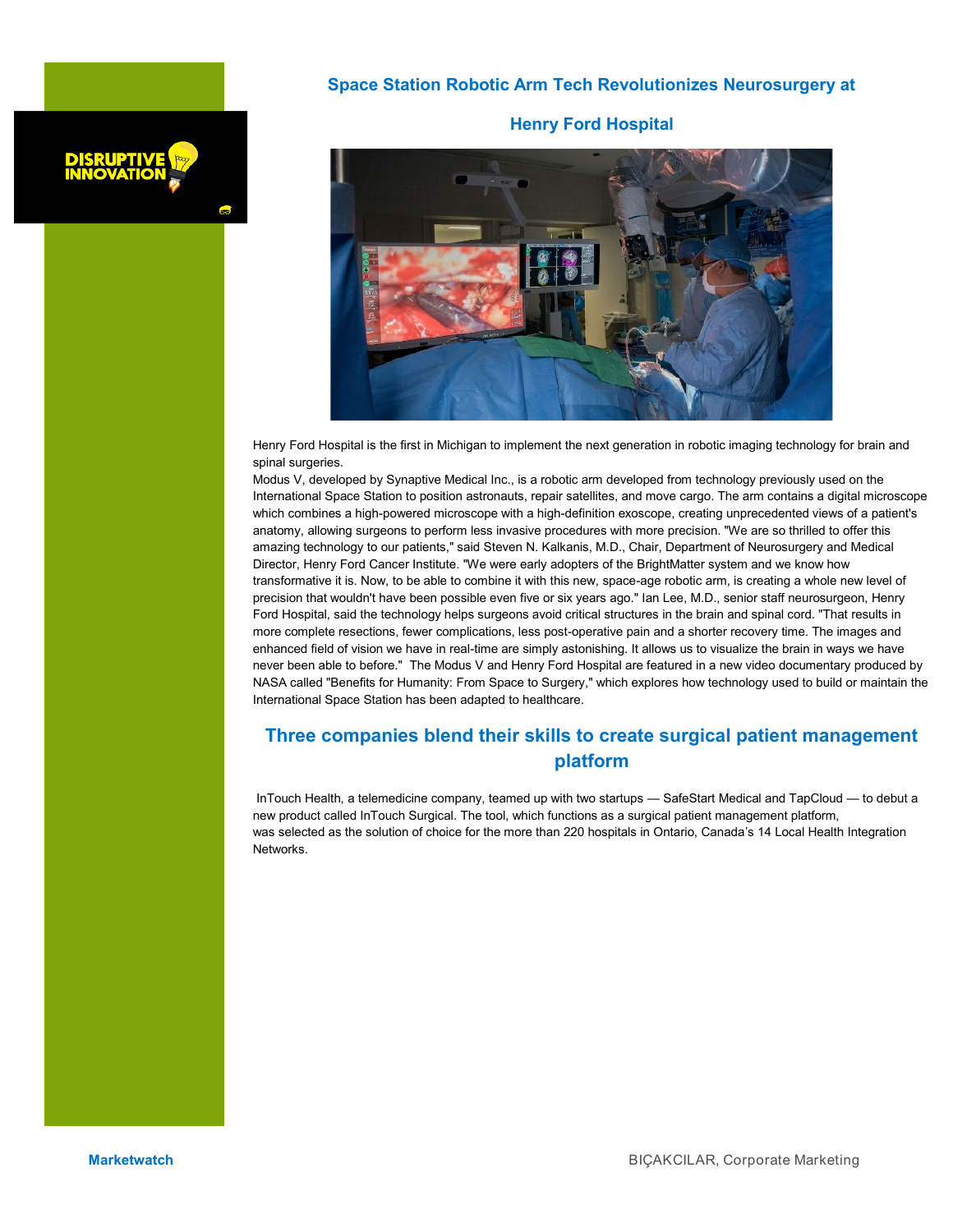#### **April 24, 2018**

Shockwave Medical, a pioneer in the treatment of calcified cardiovascular disease, has announced CE

mark and European commercial availability of the Shockwave S4 Peripheral Intravascular Lithotripsy (IVL) Catheter. Shockwave S4 is a lowprofile catheter specifically designed to access and treat challenging calcified lesions in below-the-knee (BTK) arteries frequently associated with critical limb ischemia (CLI), a serious

condition associated with significant morbidity and mortality. Many CLI patients do not respond well to endovascular treatment, especially when calcium is present with blockages reoccurring frequently, often requiring reinterventions or even limb amputation.

Intravascular Lithotripsy is an innovative therapy designed to treat calcified leg artery blockages with lithotripsy - sonic pressure waves historically used to treat patients with kidney stones. The technology minimizes trauma within the artery by delivering pulsatile sonic pressure waves locally that fracture calcium inside the artery wall but pass through surrounding soft vascular tissue in a safe manner.

Shockwave S4 complements the existing larger-diameter IVL catheter, which has been available in Europe since 2015 for the treatment of calcified peripheral disease from the iliac arteries down to the knee. Shockwave S4 features many design improvements to enhance deliverability in small, distal vessels, including a longer, hydrophilic shaft, a lower crossing and tip profile, smaller lithotripsy emitters and new stronger balloon material.

"The new Shockwave S4 IVL catheter has the potential to change the treatment paradigm for our most difficult-to-treat patients – those with CLI," said Prof. Marianne Brodmann, M.D., of the Medical University of Graz. "Acute and long-term outcomes for these patients remain poor, especially for patients with vascular calcification who have a five-fold greater risk of major amputation. Vascular calcium is prevalent in CLI patients and frequently resides deeper in the artery wall, making endovascular treatment more challenging. Intravascular Lithotripsy has the potential to reach and safely treat this deep wall calcium, thereby improving the ability to open these vessels in an effective and predictable manner, while still preserving future treatment options."

IVL has been demonstrated to be a safe and effective treatment for femoropopliteal arteries in the DISRUPT PAD I and II studies and for infrapopliteal below-the-knee arteries in the DISRUPT BTK study, which demonstrated the feasibility of IVL below-the-knee. Acute performance in a patient population with advanced peripheral artery disease, most suffering from critical limb ischemia, showed low percent residual stenosis (26 percent) and low vascular complications, including no perforations, distal embolization, reflow complications or abrupt closure and only one grade B dissection. There were no major adverse events including death, myocardial infarction, target limb revascularization or amputation through 30 days.

The Shockwave S4 IVL system, similar to other IVL systems, includes a compact, battery-powered generator, a simple and quick hand-held connector cable with a single therapy delivery button and an intuitive catheter, which houses an array of lithotripsy emitters enclosed in an integrated balloon. The catheter is delivered to a lesion similar to standard interventional techniques.